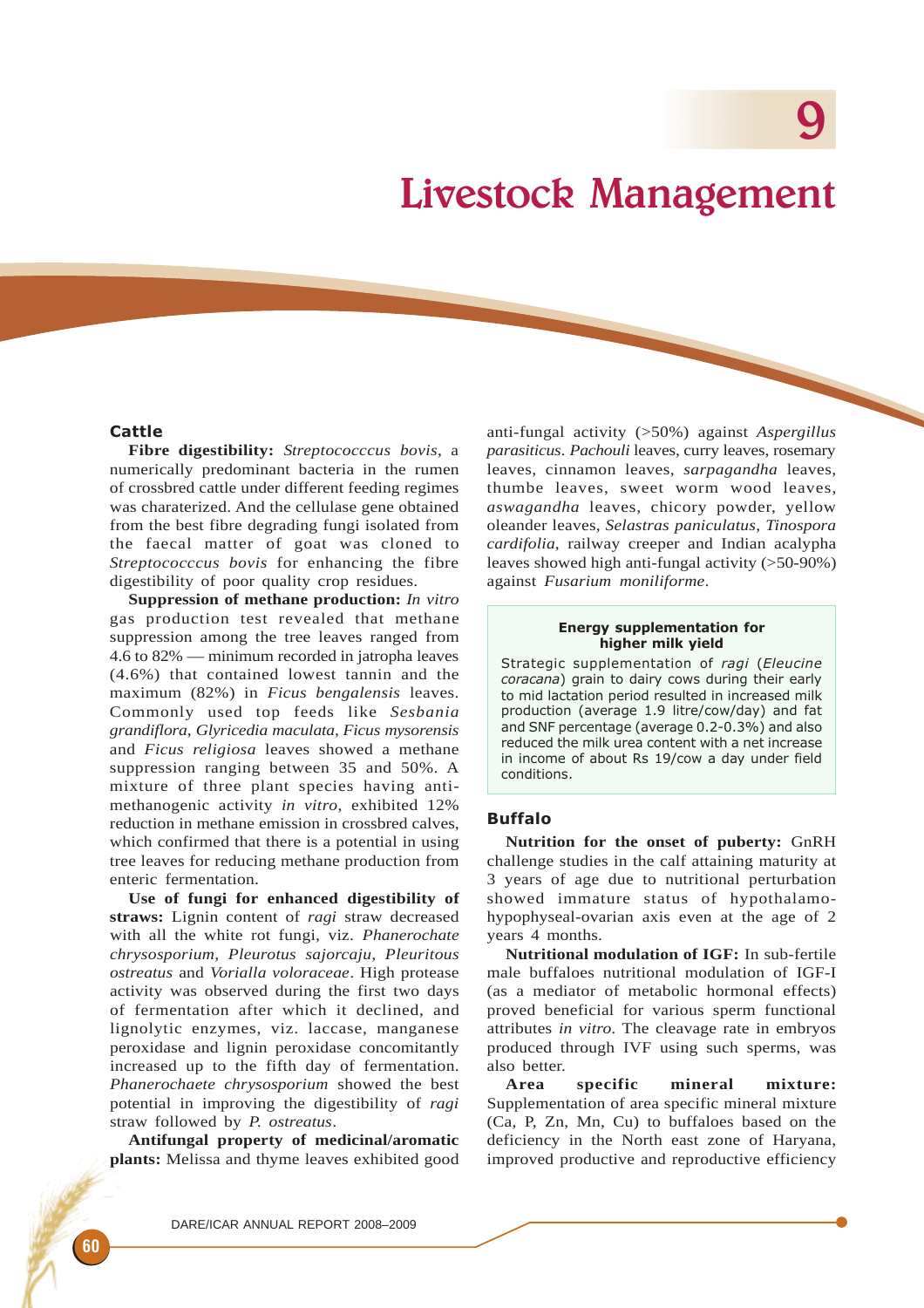as 70% buffaloes showed normal cyclicity, and 10% increase in milk production. Supplementation of area specific mineral mixture pellets @ 40g daily in cattle and buffaloes during lactation stage increased milk yield by 10-15%, brought cows into estrus within 30-45 days, and reduced the problem of skin keratinization.

**Detection of pesticide residues:** A rapid multiresidue method for analysis of neonicotinoid pesticides, viz. imidacloprid, acetamiprid and thiacloprid, was developed. The percent recovery from 0.5 to 2.0 ppm concentration varied from 95.6 to 81.17% for imidacloprid, 92.76 to 84.99% for acetamiprid, and 96.96 to 88.50% for thiacloprid with a detection limit of 5ppb, 10ppb and 20ppb, respectively.

**Fibre digestibility:** Isolates of anaerobic fungi collected from 5 different states and 6 different

#### Induction of lactation

Infertile Murrah buffaloes were treated with subcutaneous injections of estradiol-17 $\Box$  and progesterone for 7 consecutive days, and supplemented with largectil and dexamethasone at specific intervals for induction of lactation. One week of udder massage was given twice daily till the udder was turgid with milk, followed by milking, which started from day 21. Milk from induced-lactating buffaloes became normal within 10-15 days after start of milking. Four of the six treated buffaloes responded successfully and milk became normal between 4-20 days of the start of milking. The fat content stabilized at 7.72±0.3% after about 10 days of first milking. In successful cases, the peak milk yield between 20<sup>th</sup> and 75<sup>th</sup> day ranged between 2.5 and 7.0 kg/day. The effect of treatment for induction of  $lactation$  — which comprises sex steroids — was also assessed on the ovarian activity of treated



buffaloes. Ultrasonographic scanning revealed that pre-treatment ovarian follicular size of 7-13 mm, regressed to 2-3 mm within 8-10 days of start of the treatment and then no follicular activity was observed for 30 days during treatment. First ovulation took place between 55 and 60 days after treatment. In two buffaloes, follicular cysts of up to 35 mm diameter were detected.

host species, revealed that isolates from Rajasthan had highest fibrolytic potential and the best isolate improved digestion of wheat straw in buffaloes.

# Improving reproductive efficiency

- Buffalo embryos were produced *in vitro* @ 64% cleavage with 20% blastocyst using an improved IVEP protocol.
- A three dimensional (3D) collagen gel culture system for the *in vitro* growth and survival of the buffalo preantral follicles with IGF-I was developed.
- Early diagnosis of pregnancy (by day 20-21) post-breeding) was facilitated by using real time B-mode ultrasonography in goats and buffaloes.
- Bull-biostimulation curtailed the incidence of silent ovulation and service period and increased conception rate in post-partum buffaloes.

**Enhancing productivity:** Strategic supplementation of protein  $\left( \langle 20\% \text{ CP} \rangle \right)$  during midlactation increased productivity of buffaloes. Vitamin E supplementation @300 IU daily was optimum to improve weight gain, and increased its concentration in the muscles of buffaloes.

**Early embryonic mortality:** Dynamic status of antioxidant enzymes in relation to the stages of oestrous cycle and tissue remodeling was observed. Effective modulation of prostaglandin production by the uterus may rescue corpus luteum and prevent early embryonic mortality.

**Improvement of reproductive efficiency:** Insemination dose could be reduced from 25 to 15 million spermatozoa without adversely affecting the conception rate. The results are being authenticated with more trials in farmers' herd. Frozen semen samples were evaluated for sperm motility attributes. Bulls with higher field conception rates also had higher sperm total motility, progressive motility, rapid motion and viability.

## Sheep

**Trace element status:** Biochemical markers (Cu and Zn-dependent enzymes – ceruloplasmin and Cu/Zn- super oxide dismutase) were evaluated to assess the trace element (copper and zinc) status in sheep at different dietary levels of Cu and Zn. Prediction equations developed by correlating the absorbed Cu and Zn with Cu- and Zn-dependent enzymes; plasma Cu and Zn with Cu and Zndependent enzymes; liver tissue concentrations of Cu and Zn with absorbed Cu and Zn, revealed that Cu and Zn status of animals could be assessed by using these enzymes as biochemical markers.

**Production performance:** Bharat Merino and Gaddi Synthetic sheep under migration to highland pastures gained higher body weights and produced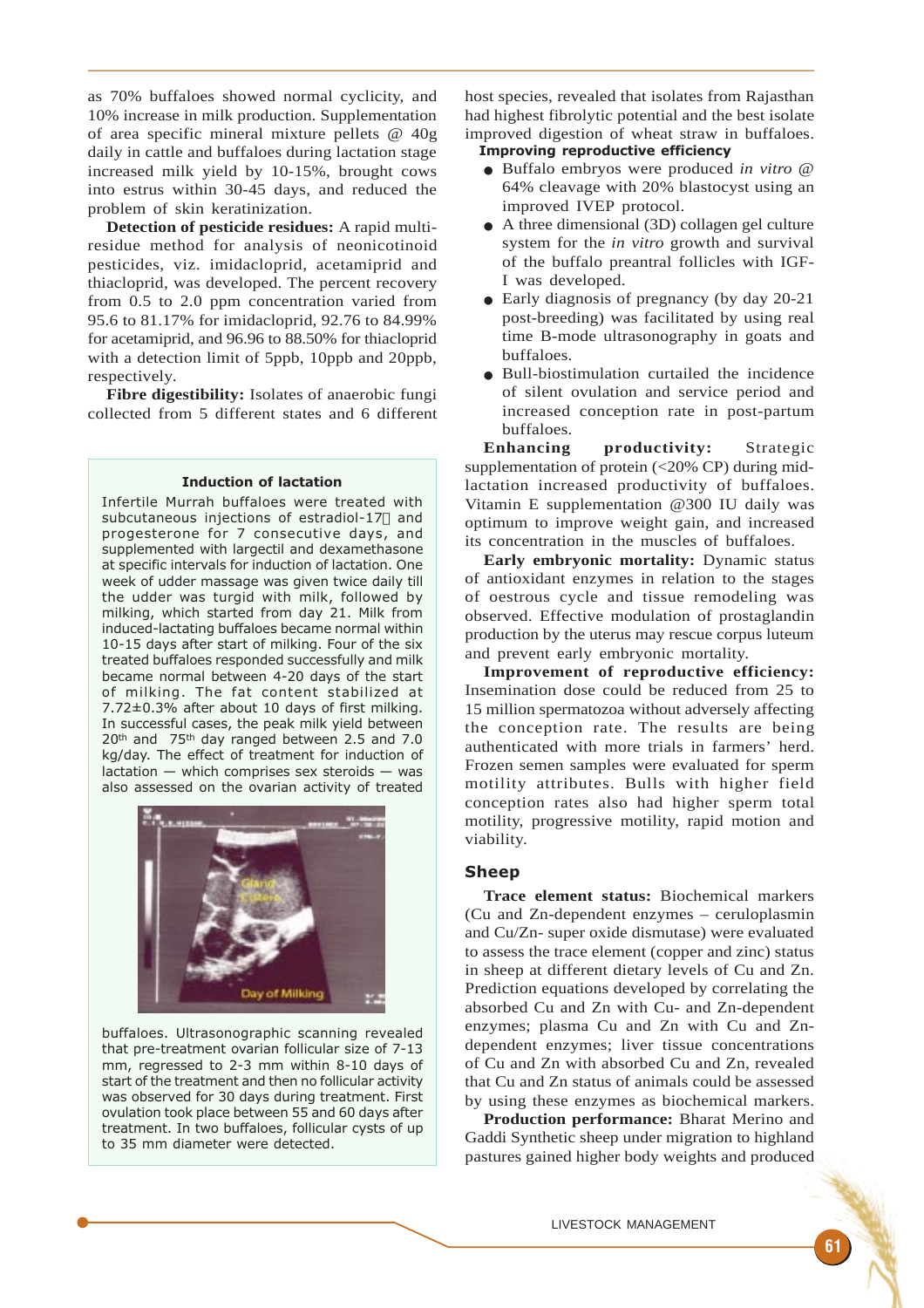## Production and reproduction performance in sheep

The spent sheep after completing productive life constitute more than 30% of meat produced in the country. Pre-slaughter feeding of ad lib. concentrate mixture in spent ewes for 45 and 90 days improved body weight gain by 10-11kg. Supplementation of mineral mixture in sheep flocks maintained on degraded rangeland of semi arid Rajasthan brought anoestrus sheep into estrus after 15-20 days of supplementation.

Prototypes of vaginal speculum and plunger of different dimensions, suitable for transcervical insemination of Malpura sheep were fabricated from plastic and nylon material for successful transcervical insemination. Three different protocols for producing synchronized lamb crops were perfected, and the study indicated that ovagen alone and in conjunction with progesterone enhanced lambing in sheep.

more wool in comparison to stationary flocks.

**Utilization of fibrous crop residues:** Fortification with cellulase, xylanases, pectinase, phytase and protease enzymes enhanced dry matter digestibility by 7.00%, cell wall digestibility by 25.00%, and the end product fermentation by 15.00% of poor quality roughages. Supplementing probiotics of microbial origin like *Saccharomyces cerevisiae*, *Saccharomyces uvarum* and *Kluyveromyces marximanus* and a mixed yeast culture of above three in a ratio of 1:1:1 as microbial probiotics in lambs showed that *Saccharomyces cerevisiae* strain is superior in improving the growth of lambs.

**Bioavailability of nutrients:** Diets supplemented with condensed tannins improved nutrient utilization, immune response besides protection from GI parasites and fasciolosis in sheep.Supplementation of *Tinospora cordifolia* as a functional food imparted positive influence on the nitrogen metabolism and antioxidant levels in seminal plasma besides significantly improving the erythrocytic antioxidant status and cell-mediated immune response of adult Muzzafarnagari rams. Undecorticated jatropha (*Jatropha curcas*) meal after processing with 1% common salt and 0.5% lime, could replace protein of conventional oil cakes up to 25% in the concentrate mixture of adult sheep and goat for short-term feeding,

## Goat

## *Standardization of* **in vitro** *fertility test*

**Hypo osmotic swelling test (HOST):** Sperms were evaluated for strongly coiled, weakly coiled and non-coiled under oil immersion lens. The best swelling in terms of strong coiling and total coiling was in 75-mosmol hypo- osmotic solution. There was significant difference in swelling in different



Cylindrical sponges showed maximum retention

strengths of hypo osmotic solution. For frozen sperm 75-mosmol and for fresh diluted semen 100-mosmol hypo-osmotic solution was found to be the best.

**Dual staining test:** Dual staining technique was standardized for testing viability and acrosomal integrity in frozen and fresh semen. It saved time and chemicals in testing viability and acrosomal integrity thereby avoiding separate tests.

**Semen quality:** Twice a week semen collection, evaluation and freezing in Jamunapari bucks of 2-5 years of age group, indicated that the semen production was higher under intensively reared bucks compared to the semi-intensively managed bucks.

**Rapid estrus detection methods:** Sponges of different sizes and shapes were tested for their retention in vagina for 12 days in Sirohi goats for estrus detection. Circular sponges with a diameter of 30 mm and cylindrical shaped sponges with a diameter 25 mm had the highest percentages (>83%) of retention.

## Mithun

**Feed blocks with locally available feed resources:** Feeding of *Lagerstroemia speciosa* tree leaves based complete feed blocks to mithuns showed that the tree leaves could be incorporated in the ration up to 30% for feeding mithuns under semi-intensive or intensive system.

**Organic fertilizer:** The excreta (faeces and urine) of both mithun and Tho Tho cattle were compared as a source of organic fertilizer. The quantum of faeces voided from mithun was more than that of Tho Tho cattle though faeces of Tho Tho cattle contained less water (more DM) compared to that of mithun. The chemical composition of faeces of mithun and local cattle did not differ significantly. Mithun produced more urine than Tho-Tho cattle. So per animal basis,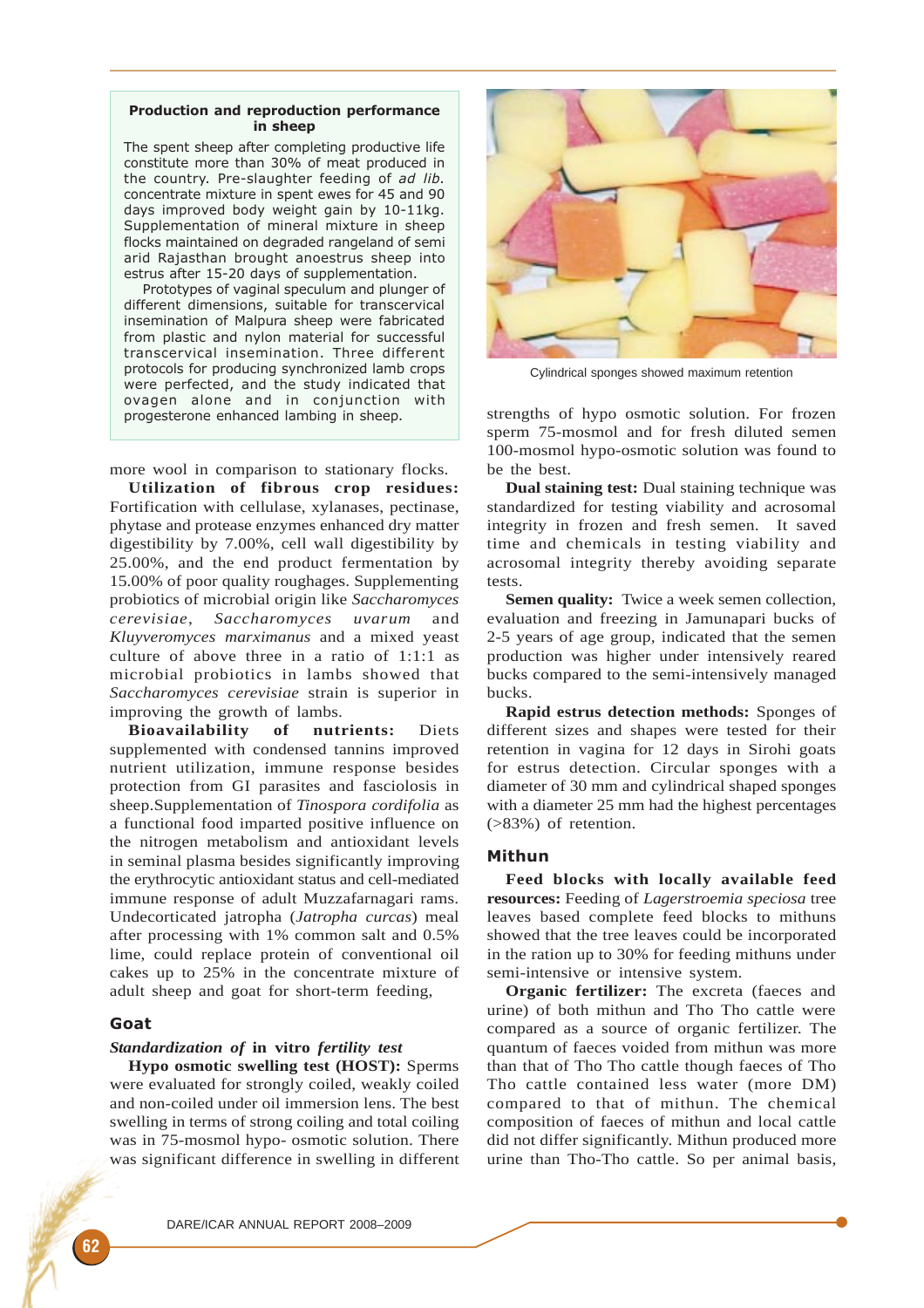mithun supplied more excreta as organic fertilizer than Tho-Tho cattle in Nagaland.

**Bakers yeast:** Feeding bakers yeast (*Sacharomyces cerevisiae*), a probiotic on roughage based diet, significantly increased average daily gain of mithuns, intake of concentrate and roughage and also improved FCR.

**Estrus synchronization protocols:** Experiments conducted to synchronize estrus in cyclic and postpartum mithun cows showed more prominent behavioural signs of estrus than spontaneous heat. Application of CIDR on day 45-50 after parturition, induced first postpartum estrus immediately after uterine involution (day 53-58 post parturition). Unlike other bovines, mithun cows exhibit first postpartum estrus at around 97±19.6 days postpartum. Use of CIDR was advantageous in terms of prominent behavioural signs of estrus thereby ease in detection of estrus. The first calf was born from an anoestrus mithun cow synchronized with CIDR.

**Hormone-induced maternal behaviour:** Mother-neonate bonding was studied using oxytocin intranasal spray. Intranasal administration of oxytocin effectively induced maternal behaviour in primiparous bovine heifers where maternal behaviour was blocked chemically.

**Embryo transfer technology:** Estrus synchronization was performed by using CIDR protocol and four embryos (compact morula) were recovered successfully from two donors and subsequently transferred into three recipients.

# Yak

**Trace mineral supplementation:** Soil, feeds and fodders of yak rearing zones are deficient in micronutrients, as reflected by the low productive and reproductive performances of yak. Supplementation of trace minerals like Zn, Cu, Co and Mn in the ratio of 40:20:2:1 along with the basal diet significantly increased milk production.

**Production performance during winter:** Body weight gain was significantly higher during October in calves but from November onwards no significant increase was observed. Bulls gained significantly higher body weight compared to calves up to December. The lactating yak cows lost about 5.84% of their body weight, and milk yield reduced mainly due to shortage of feed and fodder during long winter. Providing adequate nutrition during winter could help in ameliorating winter stress in yaks.

**Modified temperature humidity index:** Yaks were comfortable at THI of 52 and when THI exceeds 52 yaks experienced heat stress, as expressed through increased physiological responses.

## Poultry

**Stress related hormone:** Under heat stress condition some of the lymphocyte proteins were repressed whereas some others were induced in broiler.

**Bioavailability of micronutrients:** Se supplementation in broiler chicken diets at 0.15 or 0.30 ppm complemented bioavailability of Zn. In contrast, Se antagonized retention of Mn, Cu and Fe in liver tissues. Se (0.15 ppm) and Zn (80 ppm) improved humoral and cell-mediated immune response in broiler chicks. Zn uptake by tissues was relatively more active during early age (2 week) than at later ages (4 and 6 week), whereas Se retention in tibia and liver was higher at 4 and 6 weeks than that at 2 weeks of age.

Se inclusion in broiler chick diets from 0.15 to 1.35 ppm linearly enhanced its retention in bone and liver tissues and complemented Zn uptake by tissues. Both Cu and Fe responded negatively to Se increases in diets at 5 weeks of age. Vitamin E at 40 IU enhanced Se uptake by bone, but did not influence retention of Zn, Mn, Cu or Fe. Moderate levels of Se (0.15 or 0.45 ppm) and vitamin E at 40 IU produced higher antibody titres, better cell-mediated immune and reduced stress in 5-week-old broilers.

*Enhancing utilization of macronutrients:* Protease enzyme produced from *Bacillus licheniformis* were supplemented to broiler diets @ 4,000 IU/kg to enhance the feeding value of commercial meat meals and soybean meal low in protein by 3-4% over the recommended level (22%). Meat meal diets responded better to protease supplementation and performance of broilers was equivalent to the control group that was maintained on 22% protein diet. Inclusion of enzyme had

#### Nutrient requirements of rural poultry

Ca and NPP levels in diet could be reduced to 0.6 and 0.3%, respectively, by maintaining the vitamin D<sub>3</sub> level at 1,200 IU/kg diet in Vanaraja female parent. The effect of interaction between Ca and NPP on performance and bone mineralization of Grampriya chicks during nursery (rearing period of 1 to 42 days) suggested that 0.6% Ca and 0.30% NPP were adequate.

Krishibro chicks responded positively to dietary energy levels (2,900 and 3,000 kcal ME/kg) in starter and finisher phases, respectively. The requirement of Ca, and NPP for dressing yields and bone mineralization in Krishibro chicks appeared to be equal/higher than 0.6 and 0.3%.

Carbohydrate in combination with fat produced better effect on body weight of broiler chickens than combination of fat and protein as chicks could utilize carbohydrate better than fat during initial post hatch period.

LIVESTOCK MANAGEMENT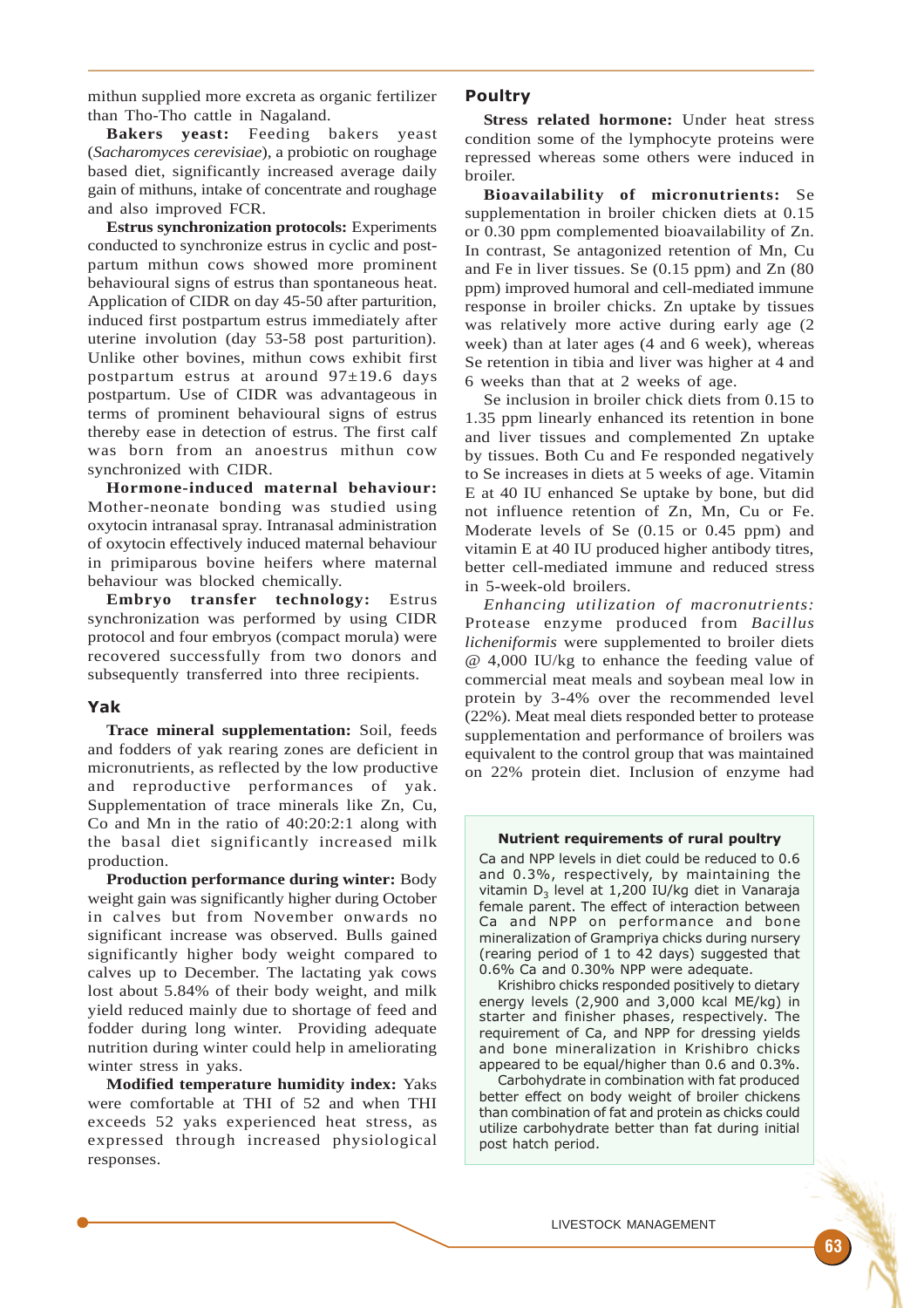significant impact on different production parameters compared to non-supplemented diets, particularly when dietary protein levels were lower than the recommended levels.

**Female reproductive system of** *desi* **fowls:** Ovary and oviduct development was noticed clearly around 16 to 18 weeks of age in White Leghorn (WLH), around 20-22 weeks of age in Kadaknath (KN) and around 24 weeks in Aseel peela (AP). At the peak of sexual maturity, around 30 weeks of age, total length of the oviduct was greater in WLH (73 cm) as compared to *desi* fowl (66 cm). The transaminases activity of blood plasma, irrespective of breeds increased linearly with age. An increased pattern of ACP, GOT and GPT activity was found associated with maturation of female reproductive tract and reverse was true with ALP activity among all the breeds.

**Enhancing egg production:** Using simple feed formulation, egg production could be enhanced markedly over the age of 78 weeks in Aseel peela *desi* fowl. Large-scale replications at institute and field level are being taken up to validate the data.

**Supplementation of melatonin:** Dietary inclusion of aflatoxin @0.15 ppm level adversely affected body weight, feed intake and FCR and caused lipid peroxidation with simultaneous depletion of antioxidant enzymes (superoxide dismutase and catalase) in broilers. Melatonin supplementation @ 40mg/kg feed alleviated the adverse effect of aflatoxicosis at lower levels  $(<0.15$ ppm).

**Moulting for enhanced production:** Birds were force moulted by feed withdrawal method for 10 days. As the period of fasting progressed from 0 to 10 days a gradual but steady reduction was noticed in the levels of serum triglycerides, which was more pronounced and significant from the fourth day of commencement of feed withdrawal. A similar decline in serum total cholesterol concentration was noticed, which became very apparent from the sixth day after feed withdrawal and a reduction of 30% in total cholesterol concentration was achieved by the tenth day in the moulted hens. In contrast, serum HDL– cholesterol concentration progressively increased during the feed withdrawal period and peaked around the eighth day after withdrawing feed. Accumulation of high lipid in uterus in late laying age results in either shell less or poor shelled eggs. Feed withdrawal for longer period leads to mobilization of lipids from uterus.

**Quail semen characterisation**: Physical and biochemical characteristics of quail semen showed that birds having larger cloacal gland size ejaculated higher volume of semen and semen production was higher in CARI Uttam than CARI Sweta quails. Mass sperm motility in neat semen was

only 50-60% immediately after collection that decreased continuously and reached to zero after 30 min. Sperm abnormalities were higher in CARI Sweta than CARI Uttam. Among the enzymes LDH was exceptionally high in all groups in both the lines, cations sodium and potassium were higher in birds having larger cloacal gland size whereas magnesium and calcium were more in the seminal plasma of birds with smaller cloacal gland. Methylene blue reduction time test revealed that quail spermatozoa are more active than chicken.

# LIVESTOCK PROTECTION

A status of freedom from contagious bovine pleuropneumonia infection in cattle and buffalo was obtained from OIE.

# Development and improvement of diagnostics and vaccines

*Vaccines*

- A low volume saponified haemorrhagic septicaemia vaccine was found safe and effective in farm cattle.
- Possibility of DNA vaccine construct against bovine brucellosis was ascertained.
- Chicken cytokine genes (MIP- $\neg$ , lymphotactin and IFN $\Box$ ) were expressed in mammalian cells thereby opening up the possibility of their use as genetic adjuvant in DNA vaccine.
- LPS and genomic DNA containing CpG from *Salmonella* Gallinarum activated the innate immune system of chickens and gave higher protection after immunization with inactivated NDV in challenged birds.
- Conjugation of Fc with flagellin protein was a good model for efficient antigen delivery resulting in higher immune response than antigen alone.

### *Diagnostics*

• A nested RT-PCR was developed using primers from RNA dependent RNA polymerase region for differentiation of ruminant pestiviruses.

#### Exotic and emerging diseases

BVDV-1 was identified in yaks of Himalayan region. Phylogenetic analysis established prevalence of BVDV-1b and 1c subtypes in Indian buffaloes and existence of close relationship between cattle and buffalo BVDV-1b viruses.

The phylogenetic analysis of avian influenza virus indicated that the virus might have been introduced into India through migratory birds.

The Indian isolate of PCV1 was found genetically closely related (0.6%) to isolates from China, USA, France and distantly related (1.4%) to the isolates from Taiwan.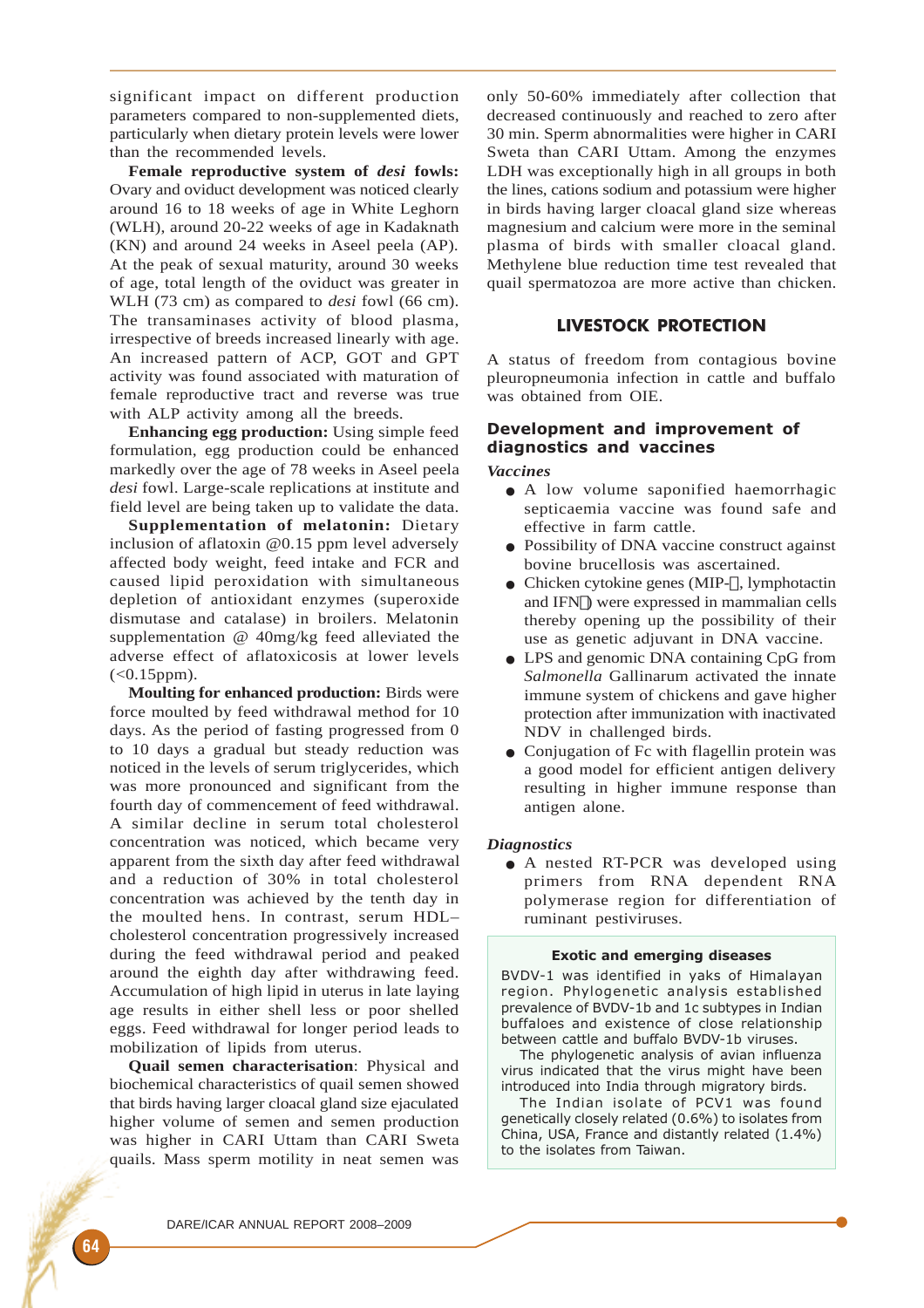- C18L gene based conventional PCR and TaqMan probe based real time PCR were developed for specific detection of buffalo pox virus.
- Duplex PCRs were developed for specific detection and differentiation of buffalo poxvirus from other orthopox viruses, and camel pox from other orthopox viruses.
- C18L gene-based real time PCR was standardized for quantification of camel poxvirus in clinical samples.
- A hybridizing probe based real-time PCR was developed for diagnosis of PMWS and the disease was diagnosed in four private farms in Uttar Pradesh.
- The expressed protein of N gene of PPR virus could be an alternative to whole virus antigen in sandwich ELISA for diagnosis of PPR.
- Developed indirect ELISA for serodiagnosis of Japanese encephalitis in pigs.
- Transformed fibroblast antigen was much superior antigen for detection of anti-avian leucosis virus antibodies in the serum samples of chicken, as compared to gsAg, as determined by an indirect ELISA.
- A highly sensitive PCR targeting new gene of *Mycobacterium a. paratuberculosis* and a quantitative real-time PCR (RT-PCR) were developed for the diagnosis of paratuberculosis in small ruminants.
- Serotype specific PCR was developed for detection of *Salmonella* Typhimurium and *S.* Enteritidis.
- Duplex PCR was developed for simultaneous detection of *Salmonella* genus and Typhimurium serotype.
- Germ tube formation test was developed for detection of chlamydospore in *Candida albicans.*
- Methodology for quick detection of *Echinococcus granulosus* genotypes by polymerase chain reaction coupled with restriction fragment length polymorphism was developed.
- A useful primer was developed and found effective in differentiating cryptic stage of *Echinococcus granulosus* and *Taenia.*

## *Molecular characterization of pathogens/receptors*

- Mutants of *E. granulosus* isolate from Indian cattle and buffalo origin, were detected on the basis of sequence analysis of mitochondrial gene and non-coding spacer gene.
- Molecular characterization of toll-like receptors (TLR2, and TLR4) of *nilgai* revealed higher expression in skin and

immune cells of *nilgai*, as compared to buffalo indicating stronger innate immunity.

## *Herbal medicines*

- Immunomodulators prepared with extract of *Tinospora cordifolia* and a probiotic (*Mycobacterium phlei*) showed significant body weight gain in broiler birds and improved their health.
- Significant antidiarrhoeal activity was detected in the seed extract of *Caeslipinea bonducella.*

## *Surgical and clinical interventions*

- The epoxy-pin external skeletal fixation technique was developed, and used to treat a variety of compound fractures of different long bones in small animals.
- A novel design of bilateral external fixator having opposite threadings in the side bars was developed for the management of long bone fractures in large animals.
- Transplantation of autologous bone marrow cells, along with hydroxyapatite induced faster healing of radius fracture in rabbits, as compared to transplantation of hydroxyapatite alone.

## SUCCESS STORY

#### Cell culture vaccine for classical swine fever

Classical swine fever or hog cholera, the most important disease of pigs that causes death in 98 to 100% cases in susceptible populations, result in economic losses of around Rs 500 crore in India. Presently, vaccination is done with a lapinized vaccine that requires killing of rabbits for its manufacture. Since cell culture vaccine is not available in India for protection of pigs against classical swine fever, the Indian Veterinary Research Institute, Izatnagar, developed an effective PK-15 cell line-based live attenuated freeze-dried vaccine. Field validation of the cell culture vaccine on pigs revealed that immune response of the vaccine was highly satisfactory. Vaccinated pigs sero-convert from 21-30 days of vaccination. The vaccine has a shelf life of more than one year and provides immunity for at least a year following a single vaccination after weaning. It is safe, potent and can be applied even during pregnancy and there has been no report of any untoward post-vaccination reactions.

The newly developed vaccine is cell culture based and its production is easier and low cost as compared to the existing lapinized vaccine. Hence there would be a good demand for the product in market. Supply of country's demand of approximately 20 million doses of the vaccine seems possible by use of this cell culture vaccine. This would help in reducing the losses due to mortality and thus improve the economic condition of poor pig farmers in the country.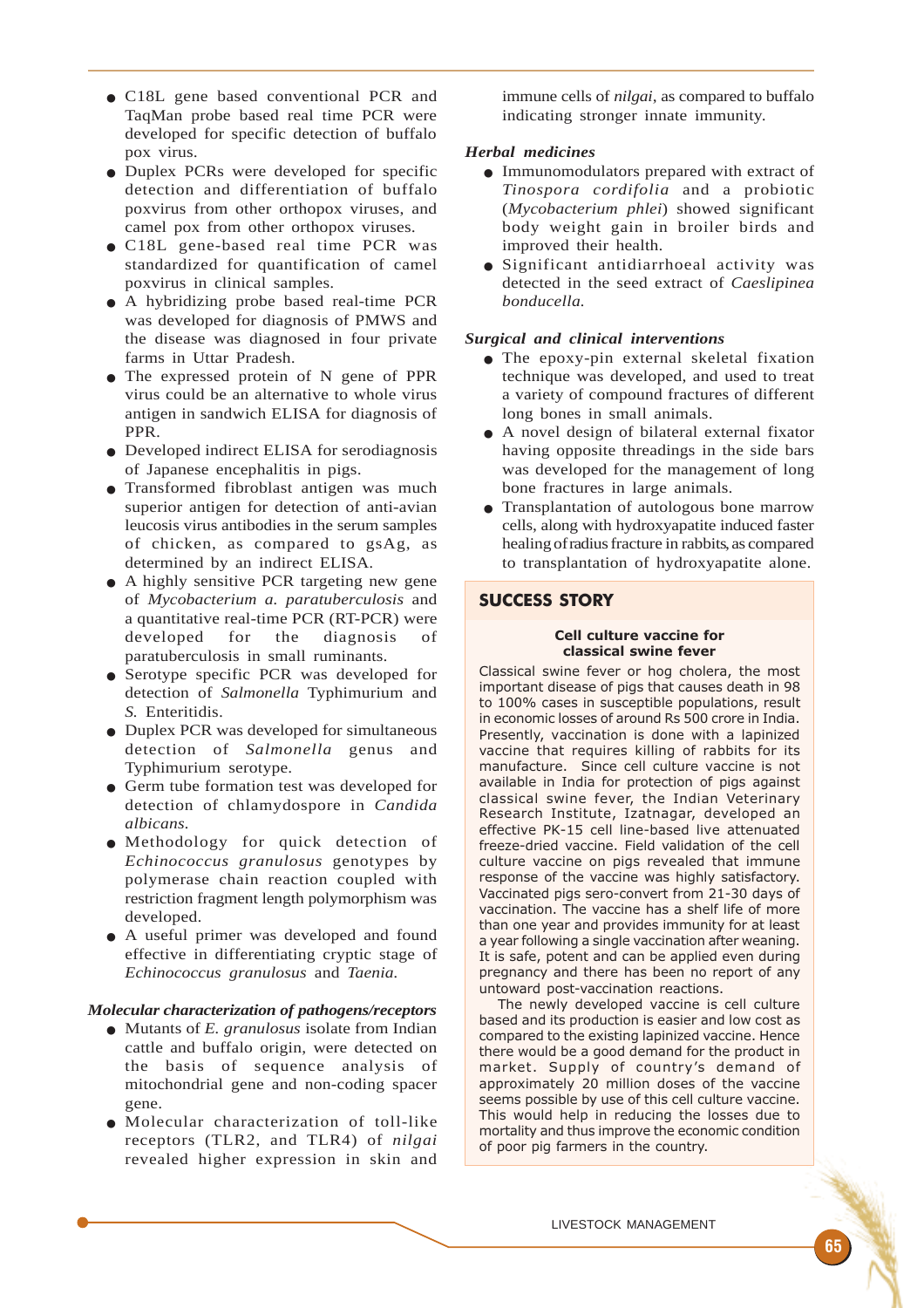● Application of autologous bone marrow cells subcutaneously in the periphery of incisional and open cutaneous wounds induced faster healing, as compared to conventional antiseptic dressing of wounds.

# Foot-and-mouth disease

Field samples (1,313) received from various states during the year were processed and subjected to sandwich ELISA for type identification. Only 705 samples were typed — 567 samples were typed as O, 58 samples as type Asia1, and 80 samples as A —, and no virus could be detected in rest of the samples. Samples were also processed in BHK 21 cells and virus could be recovered in 119 field samples comprising 24 type Asia 1, 75 type O and 21 type A.

To improve the diagnosis of FMD in suspected clinical samples, a multiplex PCR (m-PCR) was developed and evaluated. Using the test, 42% of the outbreaks that went undiagnosed using ELISA, were identified indicating that mPGR could be used as best supplentary to ELISA to increase the percentage of FMD outbreak diagnosis in the country.

Two-dimensional micro-neutralization test (2D-MNT), a modified form of SNT, was routinely used to test new field isolates to determine the appropriateness of the existing vaccine strains and to select new vaccine strains, if required. In serotype A the most worrying factor, which merits attention is the antigenic heterogeneity of the isolates. In the sense some strains show close antigenic match to the current vaccine strain (17/82) and others to the new strain (IND40/00) in *in-vitro* micro neutralization test. One isolate IND 53/08 from Chhattisgarh, was unique both antigenically and genetically forming a separate cluster with another isolate IND 109/06 from Chhattisgarh.

Among all serotypes prevalent in India, type A virus population is genetically and antigenically most heterogeneous in nature. VP1 coding (1D) region based molecular phylogeny has established circulation of four genotypes of type A so far in India. There is once again an upsurge in incidence of outbreaks due to lineage genotypes VII with amino cicer (aa) deletion at 59th position of VP3. This single aa deletion is at an antigenically critical position in structural protein VP3, which is considered to be a major evolutionary jump probably due to immune selection.

Field isolates (17) of serotype A recovered from outbreaks in Karnataka, Tamil Nadu, Chhattisgarh, West Bengal and Haryana were sequenced at 1D (VP1) region for molecular epidemiological analysis. The determined sequences were aligned with other Indian sequences and some of the retrieved exotic sequences. All the isolates clustered

within genotype VII in the N-J tree. Genotype VII is restricted to only India as none of the exotic sequences clustered in this group. Thirteen out of the seventeen isolates sequenced, clustered in the deletion group. 1D region based phylogeny also revealed that this lineage is genetically diverging with time giving rise to three lineages (VII b, f and g) so far.

In serotype O, PanAsia II strains dominated the outbreaks, nevertheless Panasia I and II 2001 also co-circulated. Asia 1 field isolates (19) were subjected to 1D gene sequence analysis. The isolates were grouped with lineage CI that dominated Asia 1 outbreaks. The isolates of 2007 and 2008 showed 15.4 to 16.7% and 12.4 to 14.7% divergence at nucleotide and amino acid level, respectively, from in-use vaccine strain (IND63/ 72).

The Central laboratory, Mukteswar, contains 1,402 (893-O, 261-Asia 1, 233-A, 15-C) field isolates. Pre- and post-vaccinate serum samples collected up to sixth phase of FMD-CP showed increased levels of protective antibodies against serotypes O, A and Asia 1 over different phases of vaccination.

# SUCCESS STORY

#### Rapid immunoassay kit for serological monitoring of infectious bursal disease of chickens

Infectious bursal disease also known as Gumboro disease, a highly contagious viral disease affecting young chickens, 3 to 6 week-old, has worldwide occurrence. Morbidity of the disease is high with mortality usually of 0-20%, but sometimes up to 60%, thus adversely affecting the economy of poultry industry.

Serological diagnosis of the disease is either labour intensive, slow or require sophisticated equipment. A need was felt to replace these laboratory tests with a simple pen side test. A recombinant protein produced from a heterologous expression system was used as a diagnostic antigen in a simple field assay format. The developed protocol allows the user to rapidly interpret the immune/disease status of the bird by a simple agglutination phenomenon of antigencoated beads with naked eye within 5 min. This in turn, helps the farmers and poultry breeders in determining the time of vaccination of the chicks. Test results are comparable with agar gel precipitation test and enzyme linked immunosorbent assay under test conditions

The kit has been validated under laboratory conditions from different parts of the country and the technology was transferred to National Research Development Corporation, New Delhi, for further commercialization. The developed kit would help in minimizing the time required for diagnosis and develop judicious vaccination scheduling.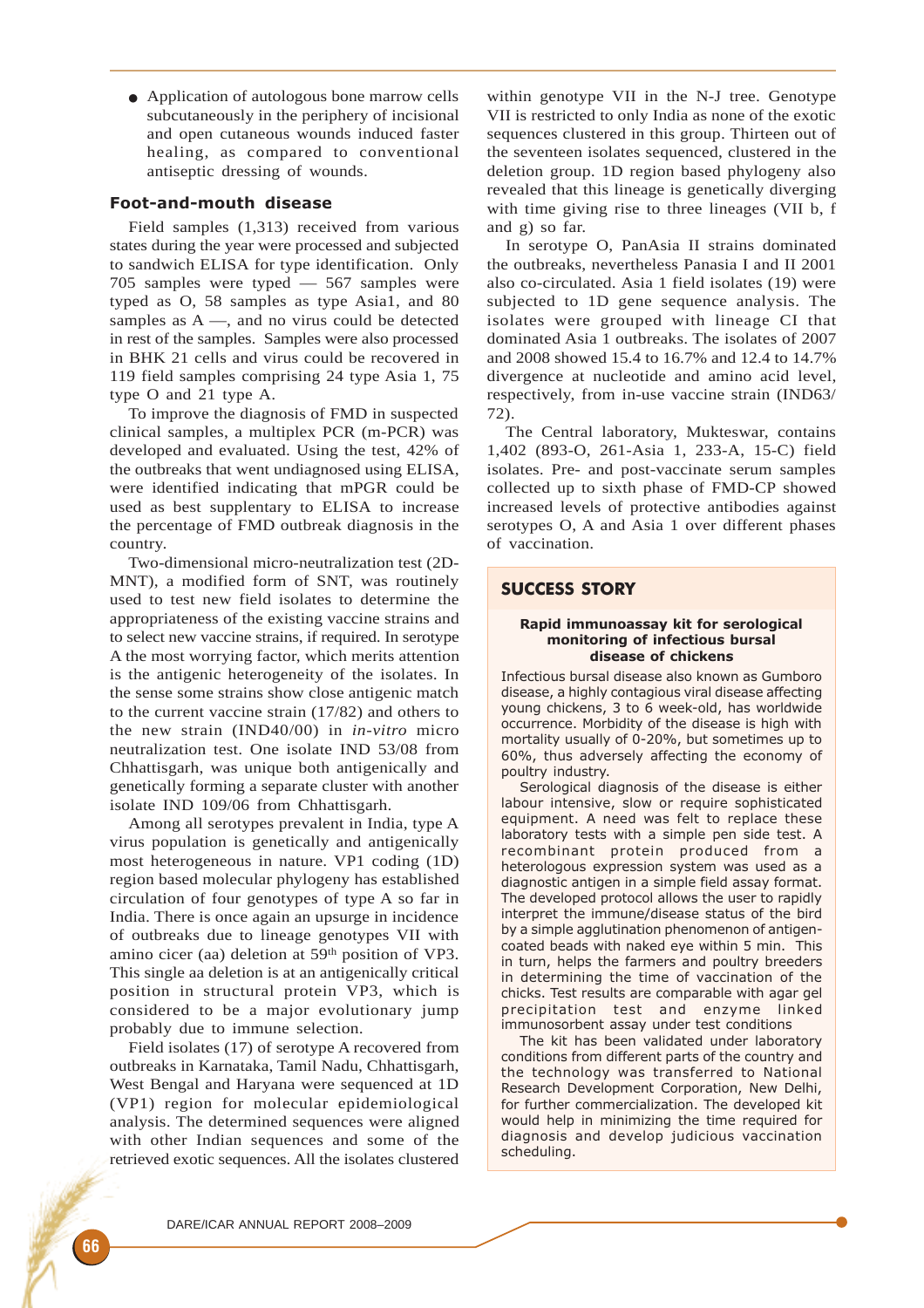# Animal disease monitoring and surveillance

A large databank on the livestock diseases of the country, based on reports submitted to the Government of India by various state governments was developed at the PDADMS. The institution was involved in the sero-monitoring of rinderpest. Large number of sera samples from various parts of the country is maintained in the National Livestock Serum Bank for retrospective studies.

- An offline version of the databank of livestock diseases of the country was developed. Based on the custom queries, various epidemiological analyses are possible e.g., frequency of disease occurrence, top diseases of the country, eco-patho zones. The spatial and temporal analysis of animal disease data is being carried out using this software.
- Molecular diagnosis of brucellosis was standardized that helped in differential diagnosis of *Brucella abortus* and *B. suis*. Based on the results of the serological, biochemical and molecular techniques a rare case of brucellosis in swine due to *B. abortus* was diagnosed. A standardized A-B ELISA kit for the detection of bovine *Brucella* antibodies was developed. An indirect ELISA kit was standardized to identify the magnitude of disease in ovines. Molecular epidemiological studies are being standardized to diagnose and differentiate the brucellosis of cattle, ovine, caprine and humans. Tests were developed to detect the etiological agent directly from the clinical samples such as aborted foetus, placenta and uterine discharges.
- A multiplex PCR was standardized to diagnose the pathogenic leptospira. A repository of the leptospira isolates is being maintained.
- Molecular studies on BHV-1 were carried out. A multiplex PCR for detection of BoHV-1 sequences was standardized. The PCR amplified products of  $gB$  (293 bp),  $gC$  (173 bp), gD  $(343$  bp) and US 1  $(464$  bp) were subjected to partial nucleotide sequencing and aligned with different reference sequences of respective genomic regions.
- The PCR amplification of different 'tk'genomic region of BoHV-1 was standardized and the PCR amplicons thus obtained were confirmed using unique restriction enzyme. Multiple PCR using different combinations of primers specific for gB, gC and gD was standardized and was applied for screening of field samples. The partial nucleotide sequencing of gB, gD and US 1 were aligned with the reference sequences, and was analyzed with

## Intensive expert system on animal diseases

A web based interactive expert system on animal diseases of the country was developed, and it can be accessed at www.nadres.res.in. It depicts national livestock statistics, animal diseases statistics, eco-patho zones of important livestock diseases, epi-reports and the animal disease forecasting. Based on the dynamic factor, frequency of occurrence of diseases, and the static factor, various precipitating factors, an interactive web service was designed. The user can know the probable occurrence of a particular disease in any district of the country by feeding the name of the state and district of his choice. This service is useful to researchers and particularly to the planners to implement the disease control measures well in advance.

phylogenetic trees. These results would be of much help in profiling and characterizing BoHV-1 in livestock population.

- The serum samples obtained from Madhya Pradesh, Maharashtra, Andhra Pradesh, Manipur, Kerala, Orissa, West Bengal and Tamil Nadu, were screened for the presence of antibodies against IBR, using AB-ELISA kit and 41.90% of the samples were found positive for IBR antibodies.
- An mPCR for genome detection of leptospira, BoHV 1 and *Brucella* using known standards targeting the LipL32 gene of *Leptospira*, gB gene of BoHV 1 and bcsp31 gene of *Brucella,* was standardized.
- Occurrence of zoonotic bacterial pathogens from the livestock and livestock products was studied. The pathogens were isolated from various sources, and their molecular characterization was completed.
- A computer interface based BHV-1 whole antigen AB ELISA was developed as per the standards of IAEA, standardized and validated. The kit was critically evaluated both in-house and extensive field trials for detection of antibody to IBR virus in bovine serum. This test is highly sensitive, specific, economical and user friendly.
- A kit to detect the antibodies to *Brucella* in swine is being developed and is in the process of standardization.
- A PCR technique was developed to detect the carrier status in domesticated animals. A pair of primers specific to VSG gene of *Trypanosoma evansi* was developed. The PCR technique was standardized and 400 bp amplicon of VSG gene was obtained from the genomic DNA isolated from the blood of *T.evansi* infected experimental animal. Field validation of the technique is in progress.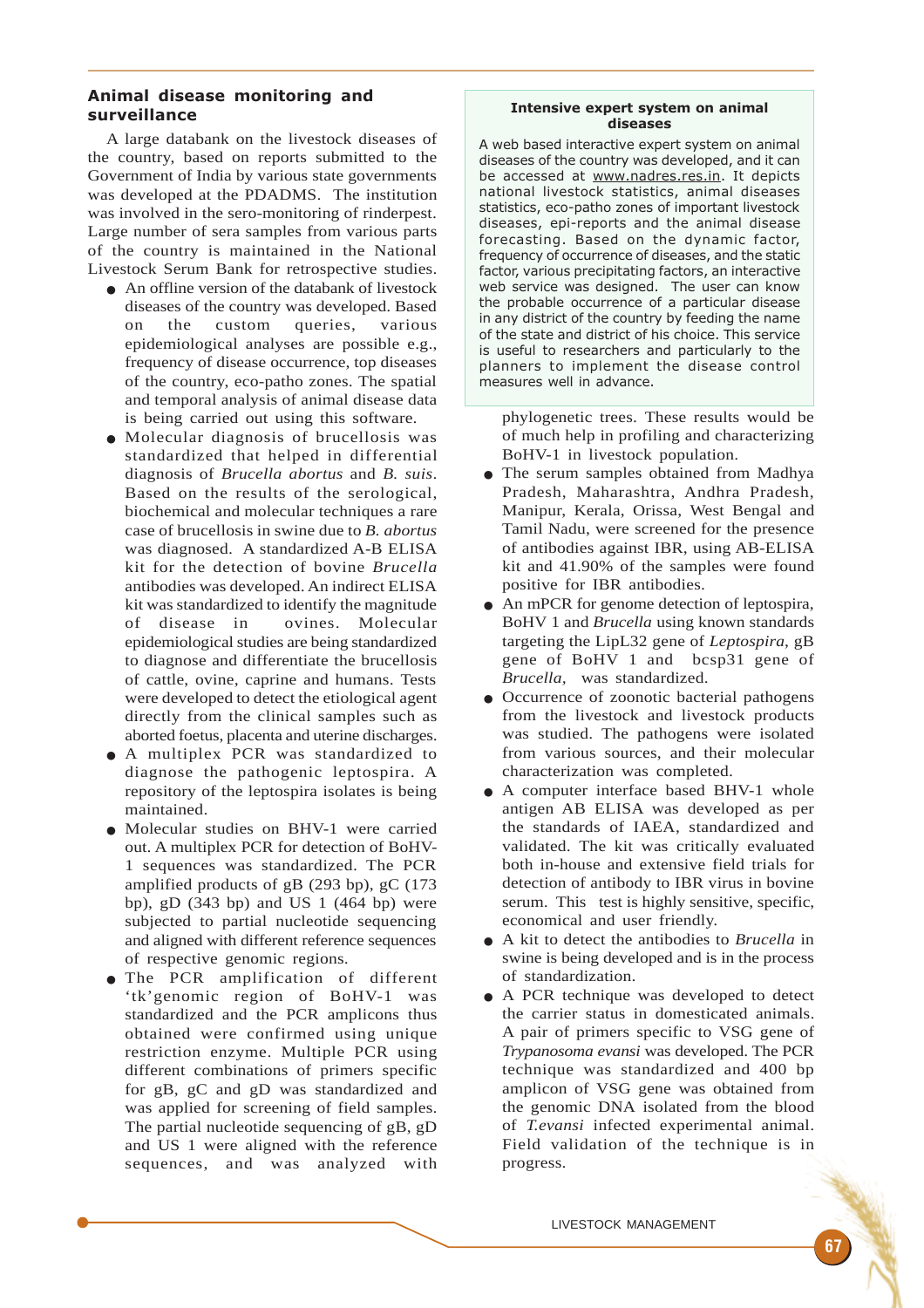- Serum Bank facility has more than 170,000 serum samples from all over the country, which is being used for long-term national surveys on various diseases of economic importance.
	- Development of relational database on Animal Health Information System
	- Development of *India.admasEpitrak* a relational animal health information database software
	- Development and launching of National Animal Disease Referral Expert System
	- Identification of disease specific Eco-patho zones in the country
	- Providing eco-pathozones and spatial and temporal occurrence of diseases for effective vaccination and control of important diseases in different states e.g. PPR in Andhra Pradesh and Karnataka, Brucellosis in West Bengal and Andhra Pradesh, FMD, PPR, HS and BQ in Maharashtra, Andhra Pradesh and Karnataka.
	- Providing the logistic support to national network projects like bluetongue and HS projects for disease monitoring and surveillance.

# Bluetongue

A repository of blue tongue virus isolates BTV-1 (2 isolates), BTV-2 (4 isolates), BTV-9 (3 isolates), BTV-15 (5 isolates), BTV-18 (4 isolates) and BTV-23 (7 isolates) from Izatnagar, Hyderabad, Parbhani, Kolkata, Parbhani, Hisar and Chennai, was made. No outbreak of bluetongue was recorded in the country except Andhra Pradesh, Karnataka and Tamil Nadu. Disease forecasting model was developed. The incidence was as high as 95.5% sheep from Uttarakhand; 88.6% cattle from Panjab; 63.8% goat and 55.6% sheep from Manipur; 50.0% sheep from Jammu and Kashmir; and 18.22% goat from Delhi. A VP7 gene incorporated recombinant antigen based indirect ELISA kit was developed for detection of group specific antibodies in the sera.

Inactivated pentavalent bluetongue vaccine was evaluated at different places particularly in the bluetongue affected states. Vaccine was satisfactory except a nodule formation at the site of inoculation.

Type specific primer designing, VP2, VP5 and VP7 gene cloning and expression, multiplex RT-PCR for BTV, RNA-PAGE and nucleotide sequence studies, were standardized. Confirmation of virus isolates was done by RT-PCR using VP7 gene specific primers.

# Haemorrhagic septicaemia

Isolates (93) of *Pasteurella multocida* were

## Ethnovetrerinary medicine

Concomitant use of hydromethanolic (1:1) extract of fruit pulp and seeds of tamarind (Tamarindus indica) at different doses reduced F concentration in blood and bones and enhanced urinary excretion in rats indicating the ameliorative potential of tamarind fruits in fluoride toxicity. Testing of bio-fractions A, B and C, revealed that fraction B and C reduced the fluoride, whereas fraction A showed antibacterial activities. An indigenous herbal teat dip was developed for effective control of mastitis and the same is being cross validated to facilitate patent. Azadirachta indica stem extract effectively treated sub clinical mastitis, and for it standardized dose of A. indica stem extract was established. An alkaloid isolated from test herb ANAND-EVM-NW-4 revealed antibacterial efficacy against common isolates from field cases of mastitis. Ethanolic extract of AAU-EVM-NW-3 showed potential effects @ 500 and 750 mg/kg p.o. in clinical case of fasciolosis in ovines, and 7.5% ointment of AAU- EVM –NW-2 was effective in Psoroptic mange in rabbit (Oryctologus cuniculus). Toxicity testing of all the effective herbs established their safety.

characterized and a new serogroup E of *Pasteurella multocida* was identified first time in the country. Most of the *Pasteurella multocida* isolates were sensitive to enrofloxacin, ofloxcin chloramphenicol, doxycycline and resistant to vancomycin, bacitracin, and sulphadiazine. Molecular characterization of different isolates of *Pasteurella multocida* recovered from different species of animals and poultry were carried out by PM-PCR, HSB-PCR, multiplex-PCR, ERIC-PCR and REP-PCR. A low volume saponified HS vaccine was validated successfully in farm cattle, and it was found satisfactory. The OMP vaccine against *P.multocida* type A in ducks provided higher protection as compared to the bacterins. The biofilm vaccine against *P.multocida* type A of sheep origin was prepared and compared with the whole cell vaccine, and it produced higher immune responses on using montanoide oil adjuvant. Economic loss of more than Rs 225 million was estimated due to haemorrhagic septicaemia in cattle and buffalo.

## Gastrointestinal parasitism

In Rajasthan software 'FROGIN' was evaluated for forecasting of gastrointestinal (GI) nematodosis in semi-arid and arid regions. It gives results as predicted faecal egg counts (FEC) on start of month, intensity of FEC for next 60 day and pasture larval burden for that month. The Garole sheep was not found completely refractory to infection of *Haemonchus contortus*. *Haemonchus, Bunostomum, Nematodirus* and *Oesophagostomum* spp. were found in all the zones in Sikkim. 170 kDa polypeptide of larval antigen of *H. contortus*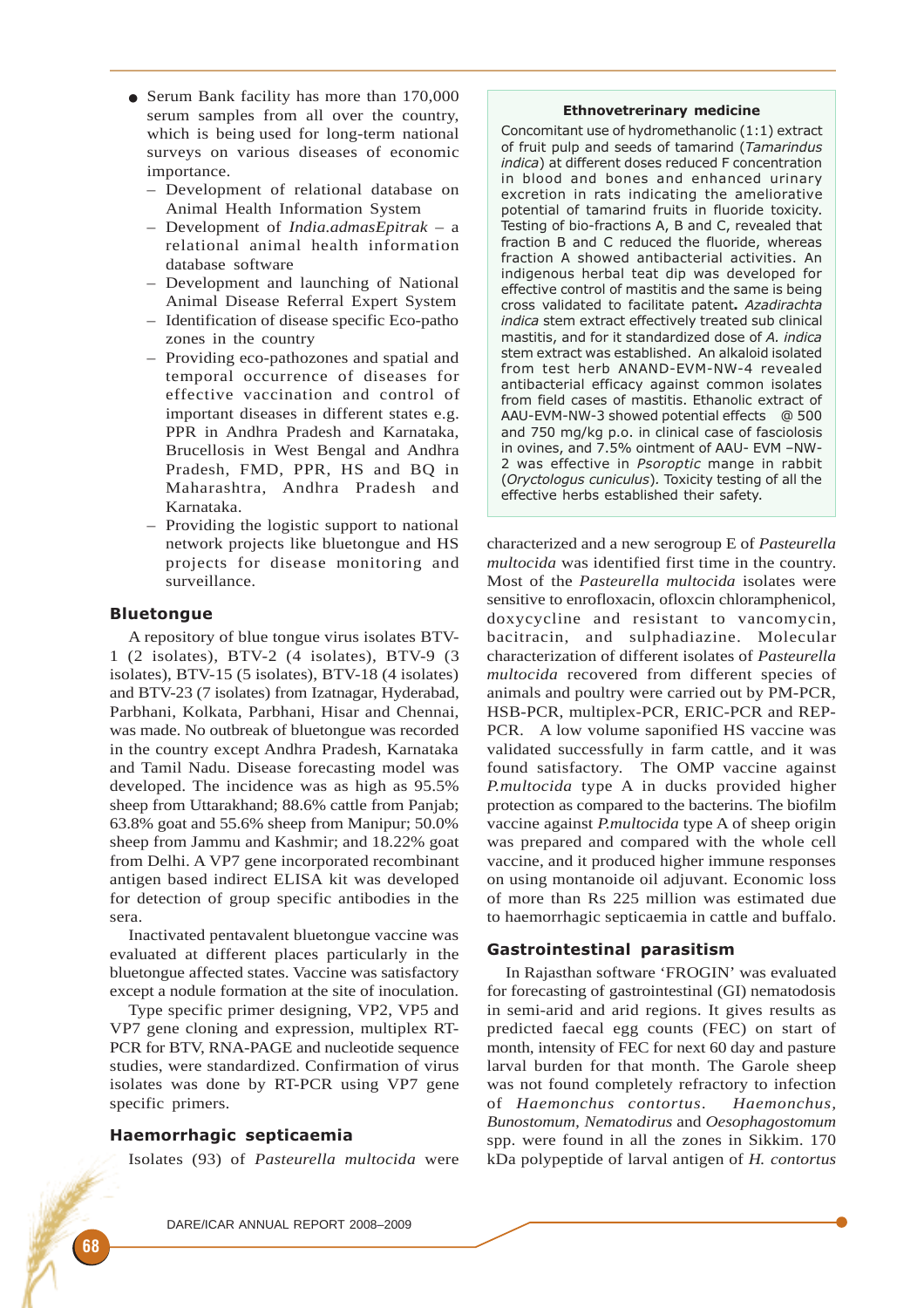was recognized by 4 day sera (prepatent sera) of sheep in western blotting. Zymogram studies revealed that 120 and 170 kDa polypeptide belonged to metalloproteases based upon protease inhibitor studies. In the ES product, cysteine protease and GST (glutathione-S-tranferase) were identified, which are of immunodiagnostic and immunoprophylectic value. In *H.contortus* ES antigen 30-32 kDa polypeptide showed protease activity, which was inhibited by E–64 confirming it to be a cysteine protease. GST was confirmed in western blotting utilizing anti-GST antibody. ES antigen was better than gut antigen of *Ascaris suum.* Dipstic ELISA was comparatively found more efficient than plate ELISA. No correlation could be established between worm burden and antibody titre in naturally infected sera of pig with *A.suum.* Immunodominant polypeptide in *Bunostomum* and *Oesophagostomum* spp. was identified, and a diagnostic kit for serodiagnosis was developed and revalidated. Allele specific PCR was applied to field population of larvae for detection of benzimidazole resistance and was compared to FECRT and EHA. Frequency of BZrr (homozygous BZ-resistant) larvae in population ranged from 73.39 to 100% in Northern Rajasthan. Effect of *Fec* B gene on resistance to GIN was conducted in sheep naturally infected with GINs. Lower incidence was observed in Garole sheep. H-11 and H-gal-GP polypeptides of *H. contortus* are being utilized for immunoprophylaxis and studies on H-gal-GP were completed. In H-gal-GP of *H. contortus* MEP-2 fragment showed 94% homology to other international strains.

## Equines

Nation-wide active equine disease surveillance, sero-survey was conducted at Rajasthan, Haryana, Punjab, Uttar Pradesh, Madhya Pradesh, and Jammu and Kashmir. Antibodies to EHV-1 were detected in 7.1% samples, *Babesia equi* in 24.3% sera tested, and Japanese encephalitis in 5.5% serum samples tested. None of the serum samples tested was positive for equine infectious anemia, African horse sickness, equine influenza and *Salmonella* Abortus-equi. Outbreaks of glanders reported from Uttarakhand, Andhra Pradesh, Himachal Pradesh and Haryana were investigated and diagnosed, and etiological agent *Burkholderia mallei* was islolated. Comparative sero-prevalence of JE in different animal species (equine, cattle, buffalo, pigs) was done in different regions of Haryana and highest incidence was in buffaloes followed by pigs, horses and cattle. EHV-4 virus was isolated from 11 out of 138 samples using equine embryonic lung cells. These results were confirmed by sequencing of PCR products. The centre succeeded in *in vitro* cultivation of

bloodstream forms of *Trypanosoma evansi.* The characterization of *T. evansi* antigen by SDS-PAGE of sonicated antigen revealed five major polypeptides in the molecular weight range of 41-81 kDa and proteins of 35-41 kDa exhibited proteolytic activity. Serum neutralization test (SNT) and haemagglutination inhibition (HAI) were standardized for specific differentiation of two related arboviruses i.e., Japanese encephalitis (JE) and West Nile virus (WNV). On comparison sensitivity of HAI was 96.29% and specificity 100% in comparison to SNT. RT-PCR using Egene (291 bp) was also developed for diagnosis of JE in equines.

An ELISA was developed for detection of *Babesia equi* specific antibodies. The sensitivity and specificity of the ELISA in comparison to commercial CI-ELISA was 94 and 96%, respectively. To study the polymorhphism of the MHC class II gene in Marwari horses, regions of MHC class-II (DRB-2a and 2b) gene fragments of 276 bp and 229 bp were amplified. Restriction analysis revealed that MHC-DRB2 (276 bp fragment) on digestion with *Hin*fI exhibits polymorphism in 48.39% genotypes.

Microsatellite based parentage testing was done using 194 DNA samples collected from blood leukocytes of different horse breeds. Genotyping was performed by analysis of nine microsatellite and selected microsatellites were highly polymorphic as mean number of alleles ranged from 3.78 to 10.78. Total exclusionary power of both parents in all breeds was more than 0.9 and all the foals (67) qualified the offspring-candidate parent compatibility.

## Yak

A slide enzyme linked immunosorbent assay (SELISA) was standardized for the detection of *Babesia bigemina* antibodies in yak sera. Serological studies for detection of *B. bigemina* specific antibodies in yak from an organized farm and under field conditions revealed 44.16 and 56.10% seropositivity, respectively. It could be concluded that being more economical and technically simpler, SELISA could be used for seroprevalence studies on babesiosis in yak.

Keratoconjunctivitis was noticed in yaks, and *Moraxella bovis* and *Neisseria* were recovered from the ocular swabs. Serum samples from the affected animals were analyzed by viral neutralization test. AB-ELISA for the presence of bovine herpes virus -1



Bovine herpes virus-1 associated keratoconjunctivitis in a yak

LIVESTOCK MANAGEMENT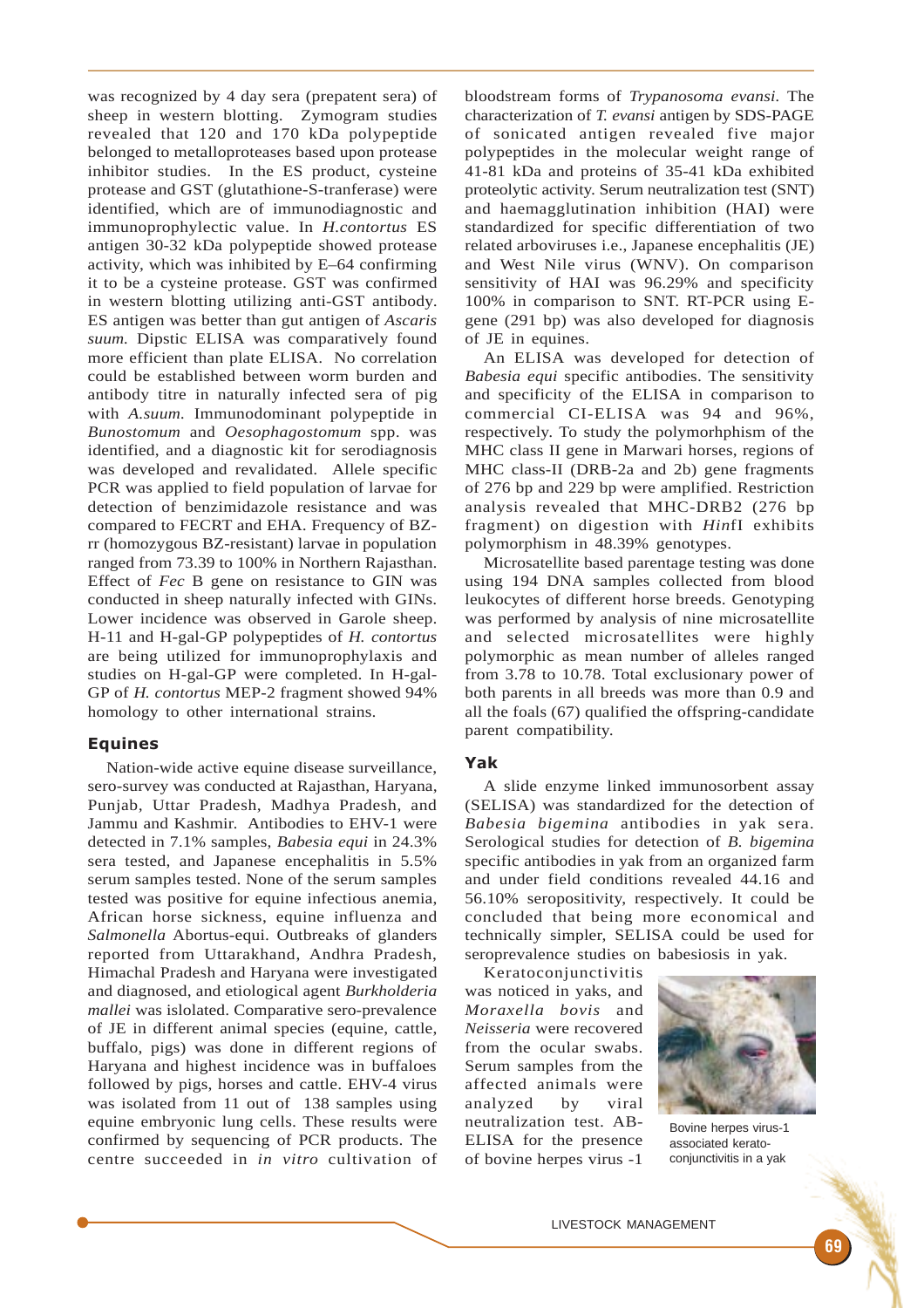#### Equine welfare

The centre extended equine welfare activities in different parts of the country by organizing equine health camps and farmer meets (Ashwa Palak Goshthis) to educate the equine owners on various aspects of disease control and management.

(BHV-1) specific antibody. Nested PCR conducted using glycoprotein B and glycoprotein E specific primers (of BHV-1) revealed the presence of BHV-1 in the ocular swab of the affected yaks. The serological and molecular analyses indicated the possible role of BHV-1 in severe forms of keratoconjunctivitis in yaks.

Yak sera samples collected from different yak tracts of India were screened for the detection of BHV-1 specific antibody. The overall prevalence of BHV-1 specific antibody was alarmingly high (more than 40%) in yaks. Sex and location of different yak tracts did not have any influence over the IBR prevalence. However, the prevalence increased with the age of the animals, and was highest in yaks more than 3-year-old. Conjunctivitis and reproductive abnormalities were predominant symptoms among the seropositive yaks. The common ecological niche for feeding, watering and grazing with other domestic and wild animals is the possible avenue of infection in yaks.

### Poultry

Marek's disease virus (MDV) circulating in PDP flocks was low virulent strain. MD incidence could be reduced more effectively with HVT (cell free) double dose or HVT+SB1 cell associated vaccines than single dose of HVT vaccine. Tumour samples could be safely stored in phenol-chloroformisoamyl alcohol for PCR. Leg weakness associated with osteomyelitis caused by *Staphylococcus* spp. was recorded in young broilers, while aspergillosis was observed in female line of Gramapriya.

## FISHERIES

## Capture fisheries

**Marine fish landings and catch structure:** The marine fish landings of India during the year 2007 has been estimated as 2.88 million tonnes with an increase of about 1.7 lakh tonnes (6.5%) against the estimate of the previous year. The pelagic finfishes constituted 57%, demersal fishes 25%, crustaceans 14%, and molluscs 4% of the total landings. The sector-wise contributions were mechanized landings 68%, motorized landings 28% and the atisanal landings 4%. Among the commercially important groups, the landings of oil sardine (26% increase over the previous year), penaeid prawns (13.4%), Indian mackerel (26%),

croakers (41.9%) and other clupeids (55.6%) recorded substantial increase over their previous year's landings. The landings of non-penaeid prawns (18.6% decrease from the previous year), ribbon fishes (44%), Bombay duck (4.8%), thread fin breams (16.3%) and cuttle fish (27.2%) recorded marginal to substantial reduction from their previous year's landings. The estimates of region-wise production in the total production were—north-east region 13.2%, south-east region 22.6%, north-west region 29.3%, and south-west region 34.9%.

**Ring seine fishery for oil sardine along the northern coast of Tamil Nadu:** Oil sardine (*Sardinella longiceps*), is the most important pelagic resource on the west coast of India, and its occurrence along the east coast was considered sporadic and rare. In July 2008, large shoals of oil sardine appeared in the near shore coastal waters of Devanampattinam, Cuddalore and Puducherry. This supported high catches in the ring seine units newly introduced fishing practice, from the near shore waters for a month.

## Inland fisheries

**Exotic fish species invasion in West Bengal wetlands – a cause of concern:** During fish stock assessment, breeding populations of exotic tropical South American Sailfin catfish, *Pterygoplichthys disjunctivus* and *Pterygoplichthys pardalis,* were recorded in Gomokpota *beel* under East Kolkata Wetlands. Huge biomass of these species, approximately 20 metric tonnes, was caught in a single month. These fishes do not fetch remunerative price as food fish but occasionally find place in aquaria. These species are prolonged breeders and voracious detritivores. A number of other exotic fish species, viz. *Barbonymus gonionotus* (*Puntius gonionotus*), *Pangasianodon hypophthalmus* (*Pangasius sutchi*), *Clarias gariepinnus, Oreochromis niloticus niloticus* and *Piaractus brachypomus* were also recorded in some other wetlands in the state. This has serious ecological and economic implications for the wetland fisheries in the state.

# Culture fisheries

**Reservoir fisheries enhancement:** Fisheries enhancement in reservoirs Dahod in Madhya

#### Revival of ghol and koth fishery along the coast of Gujarat

Making the end of long period of decline and poor catch of ghol (Protonibea diacanthus) and koth (Otolithoides biauritus), bumper catches of large size fishes by multi-day trawlers occurred at Salaya landing center, Jamnagar, Gujarat. They were caught from Bay of Kutch at 25-30 m depth.